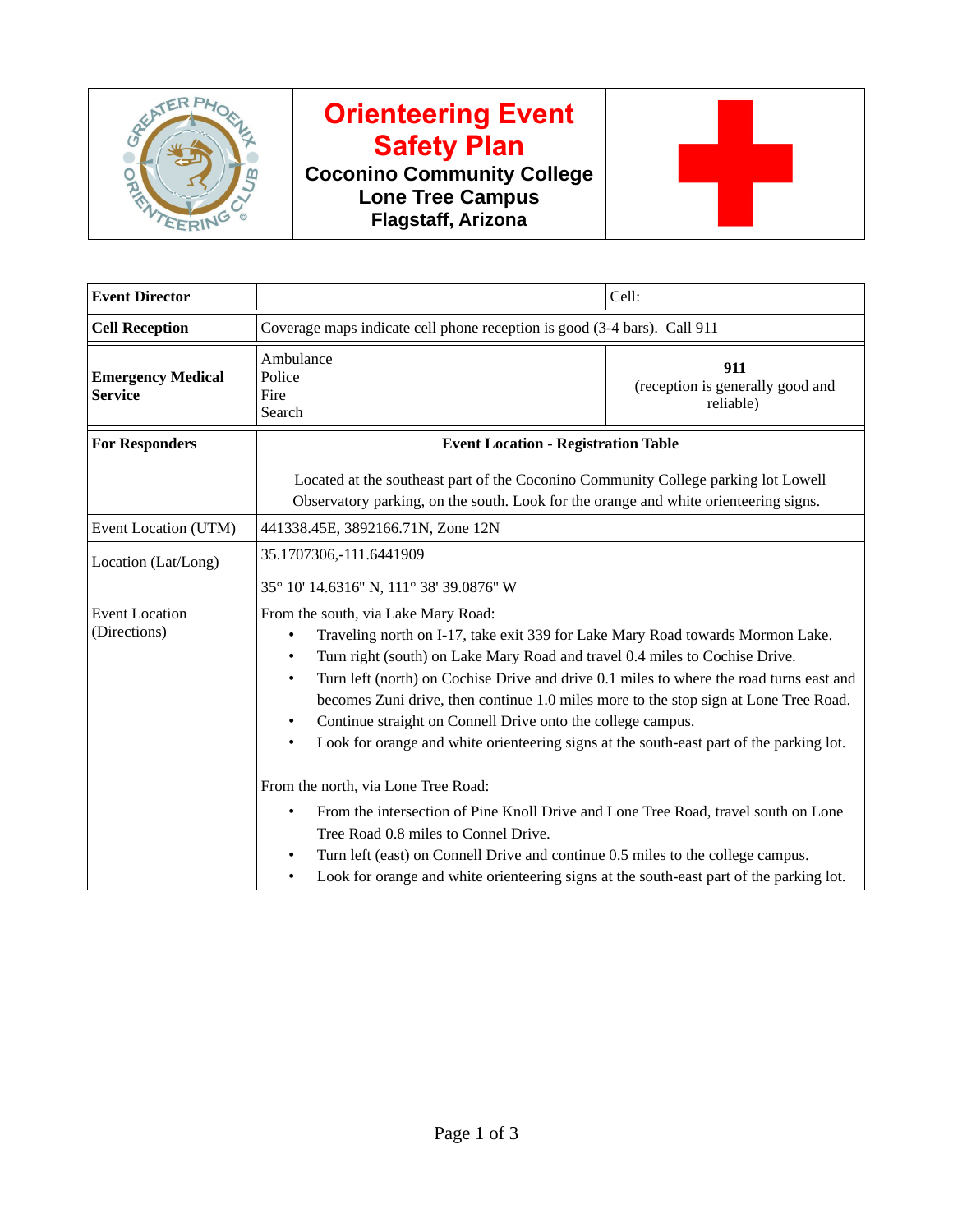

## **Orienteering Event Safety Plan**

**Coconino Community College Lone Tree Campus Flagstaff, Arizona**



| <b>Contacts</b>                         |                                                                                                                     |                                                                     |
|-----------------------------------------|---------------------------------------------------------------------------------------------------------------------|---------------------------------------------------------------------|
| <b>Local Emergency Room</b><br>Hospital | <b>Flagstaff Medical Center Emergency Department</b><br>$(928) 773 - 2113$<br>1200 N Beaver St, Flagstaff, AZ 86001 | Approximately 3.8 miles<br><b>Directions: see Attachment 1</b>      |
| <b>Campus Security</b>                  | 928-527-1222 - non emergency<br>2800 S Lone Tree Rd, Flagstaff, AZ 86005                                            | Note: Campus security is not present<br>on-campus 24-hours per day. |
| <b>Sheriff Department</b>               | <b>Coconino County Sheriff</b><br>$928 - 774 - 4523 -$ non emergency<br>911 E. Sawmill Rd. Flagstaff, AZ 86001      |                                                                     |
| Fire Department                         | <b>Flagstaff Fire Department</b><br>$(928)$ 213-2500<br>211 W Aspen Ave, Flagstaff, AZ 86001                        |                                                                     |